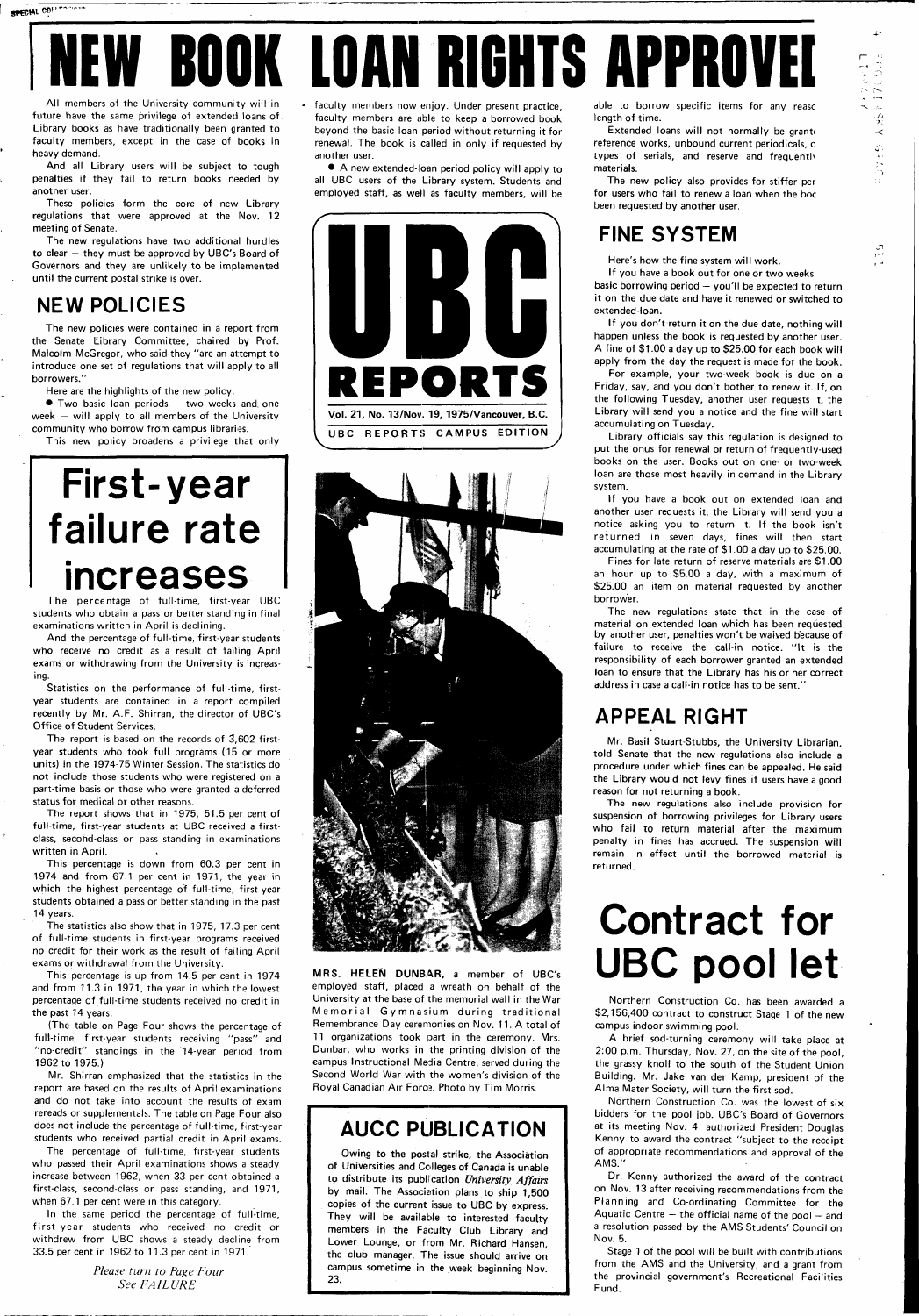### **New test procedure approved**

**UBC's Senate has approved by a narrow**  margin a procedure to sort out which students **planning to enter UBC are competent in written English.** 

Beginning next April, Grade 12 English **teachers wilt be invited to recommend which of their students planning to come to UBC can write English competently. Those students not recommended will write a diagnostic essay test in May administered by UBC's English department, the results of which will be sent to each student through school principals in late May.** 

**During the discussion of the proposal by Senate, Prof. Robert Clark from the Economics department said he feared that high school teachers would be "rather lenient" in their evaluation of the competence in written English of their students and "can be subject t6 the obvious sorts of pressures to do so."** 

**The diagnostic test will only be given in those school** districts **which agree to co-operate' with UBC's Department of English.** 

**The aim of the procedure, the report from the Senate Committee on Standards in English**  states, is "not to exclude students from the **University, but to determine in advance ... which of them need a remedial composition program. " The English department now organizes workshops and special remedial English 100 sections for these students on** the **basis of a diagnostic essay written in the first week of classes in September.** 

**•** That Senate re-emphasize and insist on adherance to Senate policy that forbids any formal.or informal exam in lecture periods in the two weeks preceding the formal exam period.

**Another major objection to the proposal was that the test might introduce an implicit admissions policy which may discourage some students from attending UBC.** 

During discussion of the report at the Nov. 12 Senate meeting. Dr. Peter Suedfeld, head of the Psychology department, said the report "invites the Senate to meddle in what I think is an unwarranted way" in the affairs of the faculties.

**Dr. Jonathan Wisenthal, a member of the committee which drew up the proposal,.said**  that the possible encouragement for students to **go elsewhere if they realized they would be subject to remedial programs at UBC might be "a most healthy result."** 

Prof. Malcolm McGregor, chairman of the committee that prepared the report, said exam regulations "ideally should originate with the faculty, but unfortunately our investigation and our complaints show that the sinners ... are the faculty, and to put it very bluntly, a great many Christmas examinations are not given during the normal period because faculty wish to have a month holiday."

**If the student were informed in May that he would have to take a remedial program in English, Dr. Wisenthal argued, he could take**  steps to work on his English over the summer **which would** result **in great savings in time for**  the student and a great saving in funds for **UBC.** 

The election date, as well as dates for the call and close of nominations, were approved at the Nov. 12 meeting of Senate.

**UBC's Centre for Continuing Education is considering offering a special course during the summer in several areas of the province for students who have been advised they will have to enrol in the** remedial program **in the fall.** 

### **Report referred**

A report on exam policies and practices has been referred by Senate to UBC's 12 faculties for discussion and comment.

A motion to recommend to the Board of Governors that UBC no longer accept scholarships and prizes that are available to only one sex has been rejected by the University Senate.

Among other things, the report recommends:

• That all first- and second-year students be examined in December and April unless the relevant dean or department head grants exemption.

• A ban on smoking during exams.

• Curtailment of "take-home" exams, described in the report as "a pernicious institution" and "an open invitation to collusion."

The report, the work of a committee established in response to complaints about exams, will be returned to Senate after being debated by the faculties.

#### Senate sets election date UBC students will go to the polls on Jan. 28,

Senate also specified three categories of students as being eligible to vote in the election, provided the students were registered on Nov. 21.

#### **2/UBC REPORTS/NOV. 19, 1975**

1976, to elect 17 student members of Senate and two student representatives to the Board of Governors.

Senate also voted to ask the provincial government to amend the Universities Act to allow for two-year terms for student Senators and Governors. Terms for students are now limited to one year.

The call for nominations for the student Senate and Board representatives will be made on Friday (Nov. 21). Nominations will close on Dec. 19, the last day of the first term of the current Winter Session.

Students elected to the Board will take office at the Board meeting of Feb. 4, 1976, and the student Senators at the Senate meeting of April 23.

Advance polls for both elections will be held on

### **Senate rejects awards motion**

The motion, proposed by Student Senator Ron Walls, included a proviso that such awards could be accepted only when a sex limitation was stipulated in the will of the deceased donor.

Mr. Walls told the Nov. 12 meeting of Senate that there would be drawbacks for the University if the motion passed because "there is the possibility that certain funds that are available to students would be lost."

But he said he was asking Senate to make a positive statement to the effect that "when a person enters this University he or she becomes a student, not a female student or a male student, but a student."

He emphasized that his proposal would apply only to academic awards and not to bursaries.

UBC's president. Dr. Douglas Kenny, who is also the chairman of Senate, said it is University policy to discourage donors from being specific about awards, and to encourage them to word award statements as broadly as possible.

Prof. Robert Clark, of UBC's Department of Economics, referred to a written rationale for the motion prepared by Mr. Walls. The rationale stated, in reference to an award that specified that it go to a man or to a woman: "The crime or injustice, if you will, is the same in both cases."

Prof. Clark said there are laws which properly prohibit sex discrimination in employment and other • matters. However, making a gift to the University for the establishment of an award is not in the same category. He said he agreed with the existing University policy of asking donors to make their gifts as free of restrictions as possible.

Mr. David Brousson, a Convocation member of Senate, said he would be concerned at any action that would serve to discourage individuals or organizations from making gifts for awards.

He cited the case where a company might want to establish an award open to the sons or daughters of its employees. "This seems to me to be equally discriminatory because the award is not open to the general public," he said.

The motion, when put to a vote, was defeated by a substantial majority.

#### Jan. 27 at three campus locations — the common blocks of the Totem Park, Place Vanier and Walter H. Gage Residences.

Regular polling stations for the Jan. 28 election will be set up at 11 locations: the Student Union, Buchanan, Civil Engineering, Education, MacMillan, Law and Henry Angus Buildings; in the Woodward, Main and Sedgewick Libraries; and in the War Memorial Gymnasium.

Eligible are: (1) all students taking at least 12 units of course work in a study program of 15 to 18 units, or at least four-fifths of a prescribed study program, exclusive of those registered in the Faculty of Graduate Studies; (2) all "on-campus" doctoral students; and (3) all other students registered in the Faculty of Graduate Studies taking at least 6 units of course work.

Senate also authorized the registrar, who is responsible for the conduct of all elections under the terms of the Universities Act, to make public the name of each nominee as soon as nominations have been checked and found to be in order.

Candidates must also limit their campaign spending to \$75.00 under a regulation approved by Senate.

The decision to ask for two-year terms of office came after a brief debate by Senate on a motion by Student Senator Ron Walls, who said the present one-year terms resulted in "a problem of continuity among student Senators."

One year of service made it difficult to get experience on Senate and to learn to work with and understand Senate committees, he said.

The chairman of Senate, President Douglas Kenny, said that a similar motion had been placed before the Board at its last meeting. He said the Board had asked for the views of the Alma Mater Society before making a decision.

Mr. Walls said his motion was made on the initiative of the executive of the AMS.

Dean Noel Hall, of the Faculty of Commerce and Business Administration, suggested an amendment agreed to by Senate, which allows student Senators and student Governors to serve for two-terms only "so long as they remain a full-time student at the University of B.C."

### **Bursary awarded**

A UBC Recreation Education student has been awarded the 1975 Heather Lawson Memorial Bursary.

Mr. Stanley W. Batt will use the \$150 award to further his studies. He will receive his Bachelor of Recreation Education degree in May, 1976.

The bursary was established as a memorial to the late Heather Lawson by her parents, Mr. and Mrs. D.J. Lawson of Victoria, following their daughter's death in a skiing accident in March, 1972.

The award is made annually to a student with sound academic standing and all-round qualities of leadership who is enrolled in the UBC program leading to the Bachelor of Recreation Education.

Mr. Batt is a graduate of Vancouver Community College and has provided leadership in community centres and community schools. He has also worked with the emotionally handicapped. His chief interests are in leisure counselling and the community school movement.

### UBC exam study approved

UBC's Senate has voted to request its admissions committee to "examine the desirability and feasibility of University entrance examinations."

The action came at the Nov. 12 meeting of Senate following a short debate on a motion by Prof. John Dennison, of UBC's Faculty of Education.

Prof. Dennison emphasized that his motion was "not a call for the imminent establishment of entrance exams of any kind. It is a charge to the admissions committee to begin, without prejudice, a systematic investigation of the feasibility and desirability of some form of entrance examination."

He said he hoped the committee would call for expressions of views from every segment of the University and from outside the campus, especially from the high schools.

"I do not find it unreasonable to suggest that it is irresponsible for this University to admit students who are ill-prepared academically to take maximum

advantage of a university education," Prof. Dennison said, "and then to place them in a remedial program that is clearly inappropriate to the functions of this University."

Student Senator Ron Walls suggested that Senate should debate the question of entrance examinations at the Nov. 12 meeting "since UBC is making a statement about admission policy simply by asking the admissions committee to investigate."

A second Student Senator, Mr. Gordon Funt, said the admissions committee should look at "more than just this one solution of University entrance examinations," and suggested that the committee should be given broader terms of reference.

Prof. Cyril Finnegan, chairman of the Senate admissions committee, assured Senate that the committee had no prior opinions on the question of entrance exams and would investigate the matter without prejudice.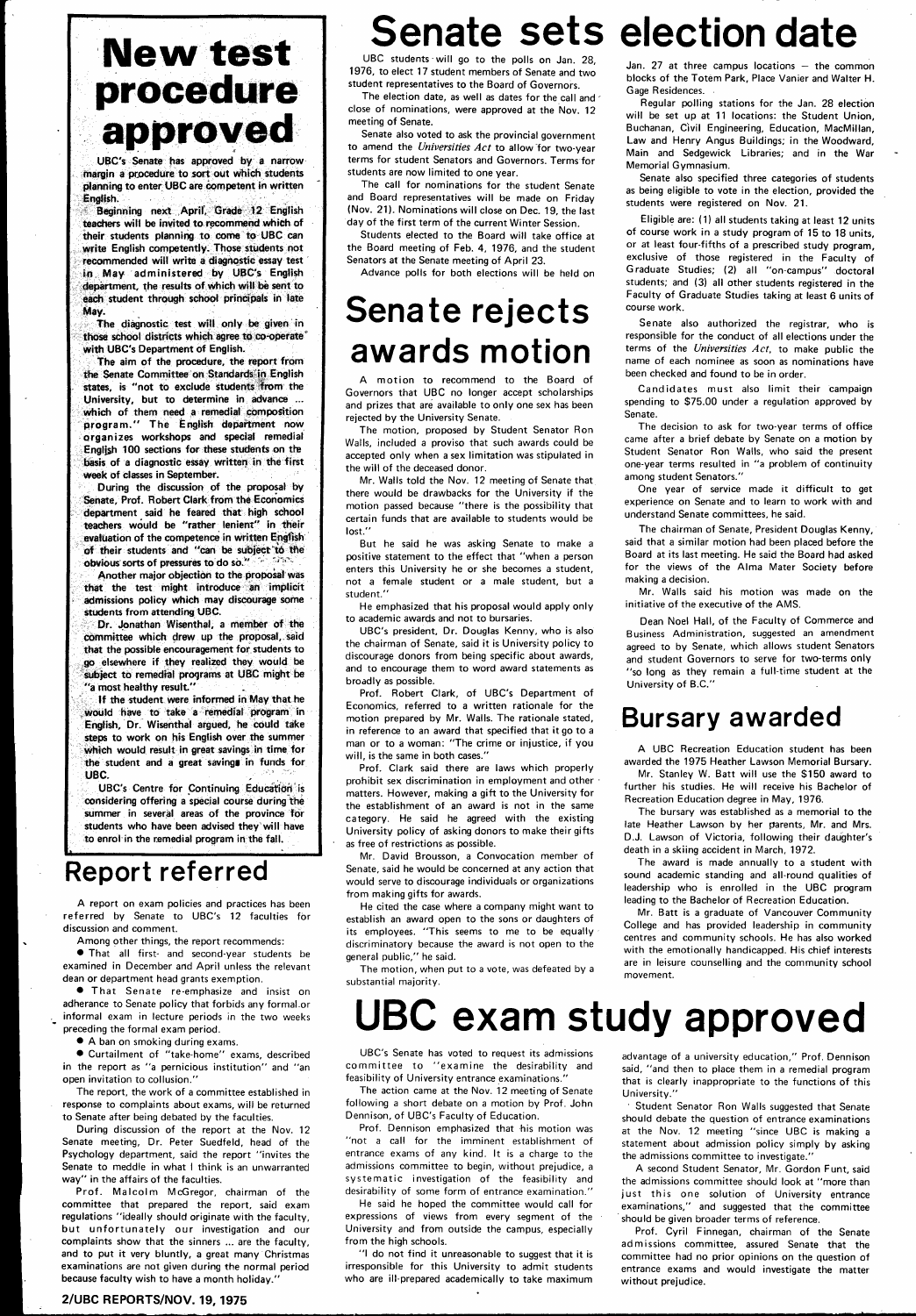### **Board names Medicine head**

Dr. John H. Dirks, McGill University physiology professor and a senior physician to the Royal Victoria Hospital in Montreal, has been appointed head of the Department of Medicine in UBC's Faculty of Medicine.

The appointment is effective April 1, 1976. Dr. David Bates, dean of medicine at UBC, said Dr. Dirks plans to spend about one week each month in Vancouver before taking up full-time residence in April.

Dean Bates also announced that Dr. David Lirenman, head of the UBC section of pediatric nephrology at the Vancouver General Hospital, has been appointed associate dean for continuing medical education, effective immediately.

Both men are graduates of the University of Manitoba, Dr. Dirks in 1957 and Dr. Lirenman in 1960, and both are fellows of the Royal College of Physicians and Surgeons in Canada.

After completion of medical residencies and a year of research at the Montreal General Hospital, Dr. Dirks became a visiting scientist at the National Heart Institute in Bethesda, Maryland.

He returned to Canada in 1965 to head a new division of renal and electrolyte medicine at the McGill University clinic of the Royal Victoria Hospital, becoming a full professor in 1974.

Dr. Lirenman took his postgraduate residencies in Boston and Minnesota before joining the Department of Paediatrics at UBC in 1966.

### **Administrator gets new post**

Mr. John F. McLean has been appointed to a new position as Director of Personnel Analysis and Policy for the University of B.C.

The appointment was approved by the University's Board of Governors on Nov. 4 and announced by Dr. Douglas Kenny, President of UBC.

Mr. McLean has been Director of Personnel, Labor Relations and Ancillary Services at UBC since 1962. In his new position he will undertake long-range studies and provide the University administration with information and recommendations on policy changes in a variety of matters dealing with personnel and related services.

"It is a well-documented fact," said Mr. Moore, "that two-thirds of cigarette smoke that is produced by a burning cigarette enters the surrounding atmosphere and does not go into the person who is smoking it. ... In this era of heightened awareness of the dangers of smoking, I would appreciate it if Senate would reaffirm its policy."

Among other things, he will analyse existing UBC personnel and collective bargaining policies, examine the application of Workers' Compensation Board regulations to UBC, study safety procedures on campus, and examine the University's long-range parking and transportation needs.

At his request Mr. McLean has been granted a three-month leave of absence, beginning Dec. 1, before taking up his new duties.

Mr. McLean, 64, was born and educated in Vancouver. He received his B.A. from UBC in 1931 and was a teacher and administrator in B.C. schools until 1940, when he joined the Canadian Arrny. He won the Distinguished Service Order and was discharged in 1945, when he joined UBC as a counsellor.

"We will be happy to assist the minister of education and the Universities Council in any way we can to improve access to university education for the people of the Interior," he said. "We have been concerned for some time about this need and have been working on plans to help to meet it."

### **Ban on smoking**

Non-smokers will soon have relief from all that second-hand smoke floating about in lecture rooms, elevators and cafeterias at UBC.

"We feet an obligation to continue offering this kind of education to the people of the Interior for whom it is essential," Dr. Kenny said. "I hope that any future developments envisaged by the minister will take this into account."

At its meeting on Nov. 12, UBC's Senate passed a equlation prohibiting smoking in study areas, elevators, public washrooms, indoor recreation areas and theatres and agreed to recommend to the Board of Governors that tobacco "not be used in any form in any room of a food establishment where food is cooked, prepared or displayed."

Dr. Kenny also said that UBC is about to launch a new series of lectures, short courses and seminars given by UBC faculty members at ' community colleges in the Okanagan, Cariboo and West Kootenay regions.

"I hope the Universities Council study will lead to a system that is both effective and economical," Dr. Kenny said.

The non-smokers relief regulation, proposed by Student Senator Garry Moore, also reaffirms University regulations approved in 1934 which prohibit smoking during examinations and in lecture rooms either during or between lectures.

"It is important for the new university to offer programs that are of high quality. It js equally important that this be done in a way that is consistent with the obligation- on all of our institutions to remain fiscally responsible.

"I am sure that the minister and the council will want the programs offered through the new university to be of the same high standard as those available,in Vancouver and Victoria. And I trust that the costs involved in establishing the new institution and providing these programs will not detract from adequate financing of the existing universities."

The regulation passed by Senate allows for special smoking areas to be set aside in all University buildings and separate sections set up for smokers in all eating areas.

# **UBC president concerned about fourth university**

UBC's president. Dr. Douglas T. Kenny, said Friday (Nov. 14) he found the idea of a fourth public university in the province an "interesting" one but added that he was "concerned about its implications."

Education Minister Eileen Dailly announced Thursday (Nov. 13) that she has asked the Universities Council of B.C. to start work immediately on plans for the new university. The minister also announced that Notre Dame University at Nelson, which was to be phased out in June, 1976, would continue in operation for one more year and would then become the first campus of the new university.

#### **NEED SEEN**

Dr. Kenny said he agrees that there is a need to provide greater educational opportunities for the people of Interior centres, but that he is "concerned about both the educational and fiscal implications of starting a fourth university at this time.

> The 18,000-ton Trident submarines are the equivalent of nearly two football fields in length and four storeys in height, says the Pacific Life Community, and have a cruising speed of 40 miles an hour.

Dr. Kenny pointed out that, at the request of the Department of Education, faculty members at UBC have been at work for some time developing programs and courses which they might offer at Nelson.

(Under a plan announced in August, courses were to be given at the NDU campus by faculty members drawn from UBC, Simon Fraser University and the University of Victoria.)

President Kenny said that under the new plan announced Thursday by Mrs. Dailly, UBC's role is not immediately clear.

He pointed out that UBC has a long tradition of offering continuing education programs in locations throughout B.C., particularly for members of the professions — doctors, nurses, teachers, lawyers, social workers, engineers, agriculturists, foresters and others.

#### **HIGH QUALITY**

**Events focus on sub base** 

A series of events designed to focus attention on construction of a Trident nuclear submarine base on Washington's Olympic Peninsula begins tomorrow (Thursday) on the UBC campus.

Trident Concern Week is sponsored by UBC's Alma Mater Society and Arts Undergraduate Society in association with the Pacific Life Community, a group of Canadians and Americans who organized in Vancouver in January, 1975, to oppose the Trident submarine and its missile system and to promote non-violence.

Trident Concern Week opens at 12:30 p.m. tomorrow (Thursday) in the Student Union Building auditorium with the showing of two films and the playing of a musical collage, entitled Threnody, by Vancouver composer R. Murray Schafer. The same program will be repeated on Monday, Nov. 24, at 7:30 p.m. in SUB ballroom.

Speakers during Trident Concern Week from Nov. 24 to 28 include Mr. Robert Aldridge, a member of the Trident missile design group, who resigned his post with Lockheed Missiles and Space Corp. as a protest against the missile's strike capabilities; Ms. Mary Kaufman, a former United States prosecuting attorney at the Nuremburg War Trials; and Dr. William Epstein, a former special advisor to United Nations' disarmament commissions.

Also taking part will be 10 members of the Japan

Council Against Atomic and Hydrogen Bombs, led by the Venerable Gyotsu Sato, a Second World War bomber pilot for the Japanese Air Force, who is now a Buddhist monk.

The Pacific Life Community says the base for the



Wednesdays during :he University's Winter Session. J.A. Banham, Editor. Bruce Baker and Anne Shorter, Production Supervisors. Letters to the Editor should be sent to Information Services, Main Mall North Administration Building, UBC, 2075 Wesbrook Place, Vancouver, B.C. V6T 1W5.

Trident nuclear submarine will be built at Bangor, Wash., on the Hood Canal opposite Seattle. The 10 Trident submarines that will be stationed there will reach the Pacific Ocean through the Strait of Juan de Fuca.

The Pacific Life Community says each submarine will carry 24 missiles with a firing range of 4,500 miles. Each missile, it's claimed, will be equipped with 17 nuclear warheads that can be independently targeted to different destinations. Thus, the 10-ship fleet stationed at Bangor will pack 4,080 nuclear weapons capable of striking as many , targets, the Pacific Life Community claims.

Trident Concern Week will conclude with a send-off of a Pacific Life Community "Trident Trek " to Ottawa. The trek will consist of a mobile workshop on non-violence that will stop en route to Ottawa in Calgary, Edmonton, Regina, Winnipeg, Toronto, Guelph and Montreal. It will arrive in Ottawa in the week of Dec. 15-21.

Pamphlets outlining ail the events in Trident Concern Week at UBC will be available on campus.

Here are some highlights of the week.

**MONDAY, NOV. 24** 

**12:30 p.m. — Workshop on non-violence by the Pacific Life Community. Room 215, SUB.** 

**TUESDAY, NOV. 25** 

**12:30 p.m. — Robert Aldridge on "Trident: The Ultimate First-Strike Weapon." Auditorium, SUB.** 

**7:3 0 p.m. — Mary Kaufman on "Trident and Internationa l Law." Lecture Hall No. 2, Woodward Instructional Resources Centre.** 

**WEDNESDAY, NOV. 26** 

**12:30 p.m. - Dr. William Epstein on "Trident and the Nuclear Arms Race." Ballroom, SUB.** 

**7:30 p.m. - Robert Aldridge, William Epstein and NDP MP Stuart Leggatt, "The Trident Deal: Washington, Ottawa and Lockheed." Lecture Hall No. 2, IRC.** 

**THURSDAY, NOV. 27**  Meeting on nuclear disarmament. **Rooms 207-209, SUB.** 

**12:30 p.m. - NDP MLAs Peter Rolston and Harold Steeves, Venerable Gyotsu Sato, and other speakers on "What Can We Do To Stop Trident?" Ballroom, SUB.** 

**7:00-11:00 p.m. - Presentation "From Hiroshima to Bangor" by Japan Council Against Atomic and Hydrogen Bombs. Lecture Hall No. 2, IRC.** 

**FRIDAY, NOV. 28** 

**12:30 p.m. — Various speakers on "Guns or Butter? World Poverty and the Arms Race." Auditorium, SUB.** 

#### **U B C REPORTS/NOV . 19 . 1975/ 3**